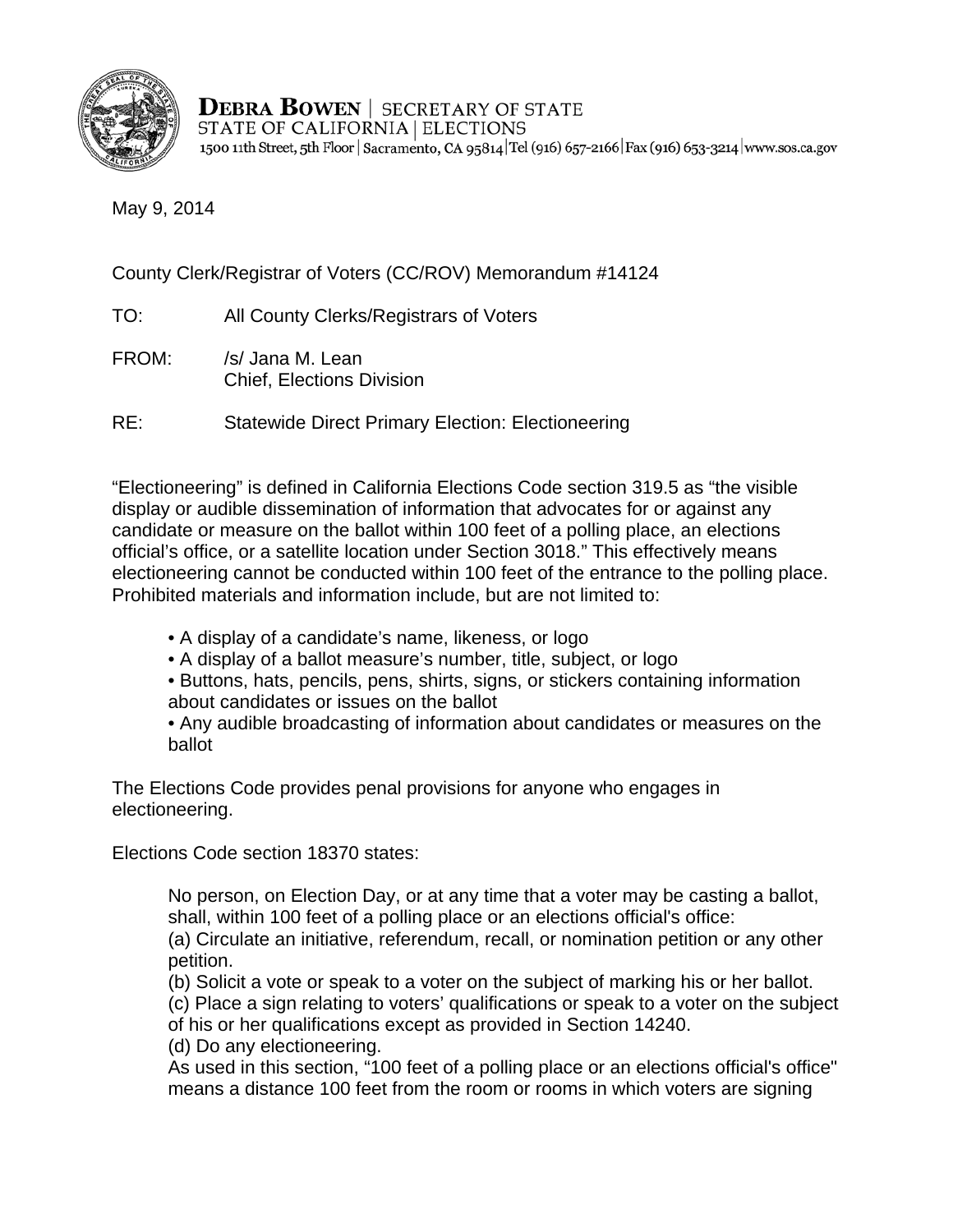CCROV # 14124 May 9, 2014 Page 2

> the roster and casting ballots. Any person who violates any of the provisions of this section is guilty of a misdemeanor.

Elections Code section 18541 states:

(a) No person shall, with the intent of dissuading another person from voting, within 100 feet of a polling place, do any of the following:

(1) Solicit a vote or speak to a voter on the subject of marking his or her ballot.

(2) Place a sign relating to voters' qualifications or speak to a voter on the subject of his or her qualifications except as provided in Section 14240.

(3) Photograph, videotape, or otherwise record a voter entering or exiting a polling place.

(b) Any violation of this section is punishable by imprisonment in a county jail for not more than 12 months, or in the state prison. Any person who conspires to violate this section is guilty of a felony.

(c) For purposes of this section, 100 feet means a distance of 100 feet from the room or rooms in which voters are signing the roster and casting ballots.

The Secretary of State's 2010 Poll Worker Training Standards, located at www.sos.ca.gov/elections/poll-worker-training-standards/poll-worker-training-standards[final-031210.pdf,](http://elections.cdn.sos.ca.gov/poll-worker-training-standards/poll-worker-training-standards-final-031210.pdf) encourages county elections officials to ensure poll workers are trained on the issue of electioneering.

Poll workers must understand how to measure a 100-foot perimeter from a polling place (or request assistance from roving inspectors), what activities are prohibited within that perimeter, and what to do if they either see or hear about electioneering in or near their polling place.

Poll workers also need to be aware what types of materials are not allowed in the polling place and what to do, if, for example, a voter enters a polling place wearing a tshirt or button promoting or opposing a candidate or ballot measure.

The California Secretary of State's Voter Fraud Protection Handbook is available at www.sos.ca.gov/elections/voter-fraud-protection/ and it provides information on this topic. Written in a "question-and-answer" format, the handbook contains the following recommendations to voters and others interested in the electoral process:

## **When I went into my polling booth, I noticed a little pencil with a candidate's name on it urging voters to be sure and mark the box for him. Can they do that?**

No, it is illegal to have items with a candidate's name on them in the polling place. This constitutes electioneering and any electioneering must be conducted a minimum of 100 feet from the place where people are voting. Sometimes, a voter inadvertently leaves such materials in the voting booth. (EC §18370)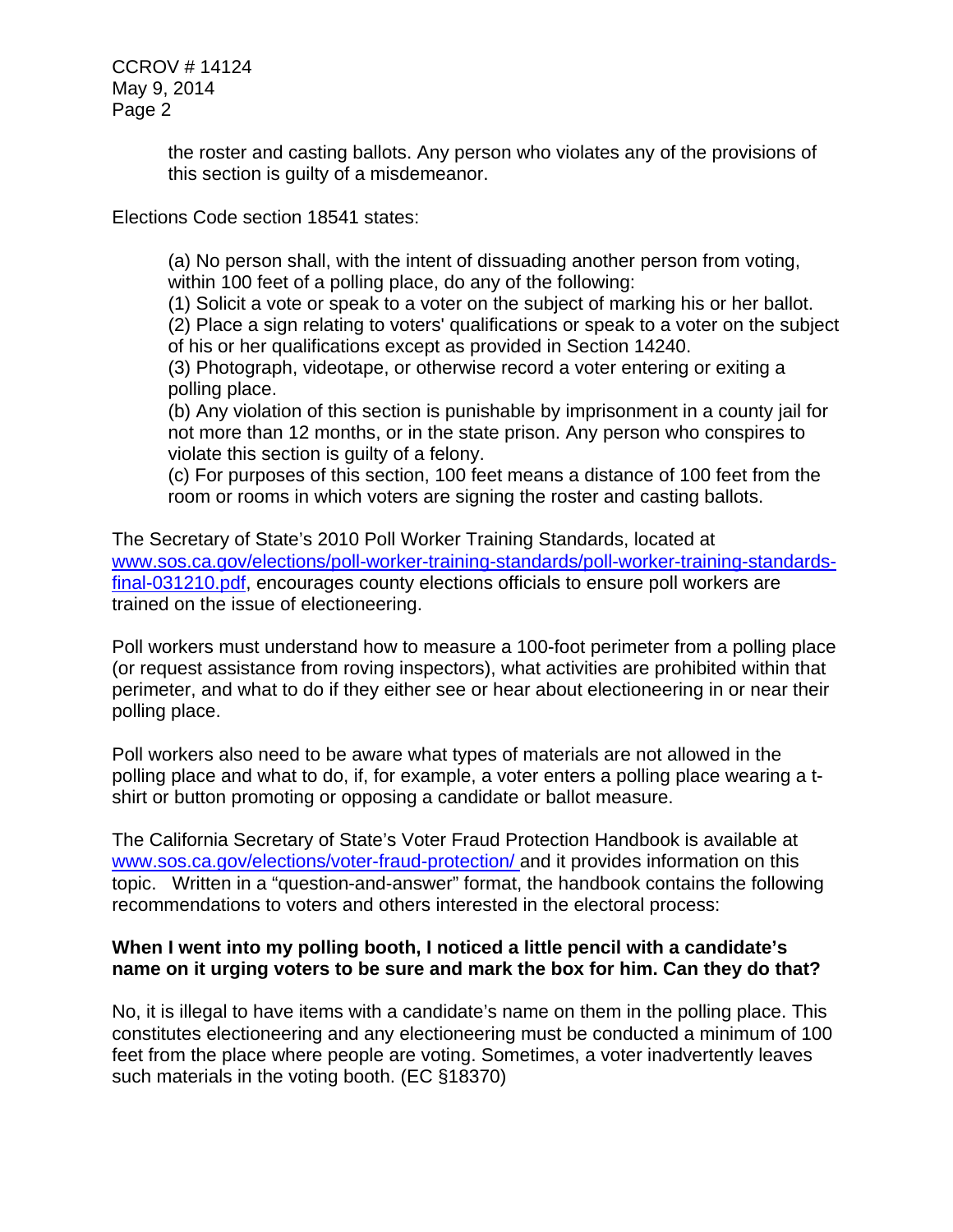CCROV # 14124 May 9, 2014 Page 3

## **A lady working at my polling place last Election Day was wearing a T-shirt that said "Down with Liberals" on it. Can she wear that?**

Because such a t-shirt doesn't actually advocate voting for or against a particular candidate or measure, it's not considered electioneering. If the shirt had a statement for or against something or someone on the ballot, it would not be allowed within 100 feet of the polls. If the elections official is aware of the situation, he or she will likely request that the woman cover it up or change into something that does not cause the slightest appearance of partisanship. (EC §18370, 18541, 18546)

This issue came before the Mendocino County Superior Court in 1998 in the case of *SPEAK UP!, et al. v. Marsha A. Young.* The plaintiff sought a preliminary injunction after Registrar of Voters Young deemed their attempt to wear buttons advocating for a particular candidate in the polling places constituted "electioneering" and was precluded by Elections Code section 18370. Elections Code section 319.5, which now defines "electioneering," was not added until 2009, so it was not available to the court in 1998. However, the 1998 court did a good job of framing the issues involved, denying the plaintiff's request for a preliminary injunction, writing in part:

"This 'thoughtful/quiet zone' where no further political bombardment can occur actually protects and safeguards even petitioners' own political free speech. Exercising one's right to vote to elect one's leaders and enact laws is the ultimate unrestricted political free speech. The temporary (five to ten minute) covering or removal of political buttons in the limited polling areas while voting is a very slight inconvenience necessary to safeguard a free and untainted electoral process. This protected right and process underlies and is interwoven with all other rights.

"While a political button without fighting words on its face may seem harmless or inconsequential to a strong or opinionated person, not every voter is difficult to influence and intimidate – even to leave a polling place without voting. Even the simplest button is a political statement which invites a response. Given the strong feelings surrounding most political votes, the response is not always peaceful. Without this 100 foot protective zone, it is a very short slide to walking, flashing, electronic sandwich boards and a return to 'political gang colors' and intimidation which hinder free elections.

"The polling booth areas are also not traditional 'public forums' . . . Polling areas are immemorially held in trust for the quiet, undisturbed and free exercise of the public's right to privately vote their political consciences."

The judge in that case based his ruling in part on the U.S. Supreme Court's 1992 decision in *Burson v. Freeman*, which dealt with the larger question of whether a Tennessee law banning the display and distribution of campaign materials within 100